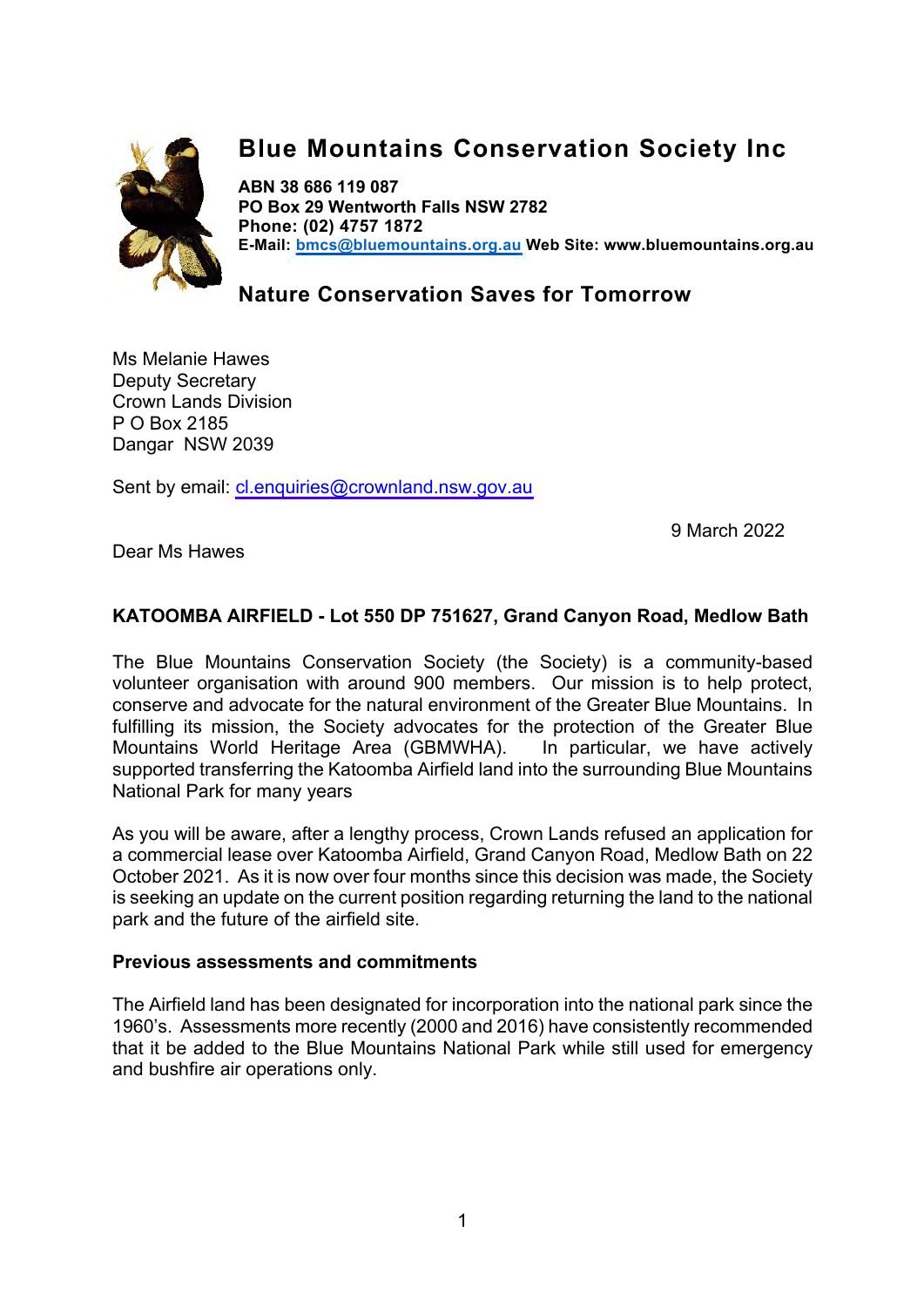During 1999-2000 the then Department of Land and Water Conservation (DLWC) undertook a formal Land Assessment process for the site. The Draft Document on public exhibition March – May 2000 referred to:

- National Parks and Wildlife Service's interest in adding the site to the Blue Mountains National Park;
- the Environment Protection Authority's concerns about increased aircraft use;
- DLWC's conclusion that 'expansion of operations at the airfield is clearly inconsistent with the findings of this land assessment'; and
- the importance of groundwater contamination risks with increased use as an airfield due to fuel storage.

This assessment recommended site rehabilitation and continued availability for bushfire and other emergency purposes, based on its 'land capability, significance and suitability ratings'.

As one of the contributors to this process, the Society received a letter (dated 2 November 2000) in which the Department stated that it *"proposed to add the area to the Blue Mountains National Park upon expiry of the current lease subject to discussions yet to be held between the relevant stakeholders….upon addition of the area to the National Park it is proposed that those facilities required for bushfire surveillance and suppression including emergency use of the airfield and any infrastructure will be maintained by agreement of the relevant authorities. The areas of the site not required will be returned to natural bushland."*

In 2008, the then Department of Lands undertook a further assessment of the site and invited Blue Mountains City Council to participate in a consultation process for the future use and management of the site. Council's submission objected to the sale of the land or the reissuing of a private lease. Council's preferred option was, again, that the site be limited to emergency use and be incorporated into the Blue Mountains National Park.

The Society strongly supported the recommendations of Council and the relevant state government agencies in 1999, 2000 and 2008 which were that the land should not be privately leased and that the site be incorporated into the Blue Mountains National Park and used for emergency and bushfire air operations only. The considerable community and broader public support for this outcome was demonstrated more recently when over 12,000 people signed a petition, presented to NSW Parliament on 1 August 2019, *"to incorporate the Katoomba Airfield into the GBMWHA to be managed by NSW National Parks and Wildlife Service…"*

As one of the last remaining inholdings on the Blue Mountains ridgeline, any commercial use of the site has consequences for the surrounding World Heritage national park. World Heritage listing is the highest level of international recognition that an area can gain. The Greater Blue Mountains was granted World Heritage listing in 2000 for its outstanding biodiversity and for the diversity and evolution of its Eucalypt species. Incorporation of the airfield land into the Park will ensure appropriate management and adherence to UNESCO expectations.